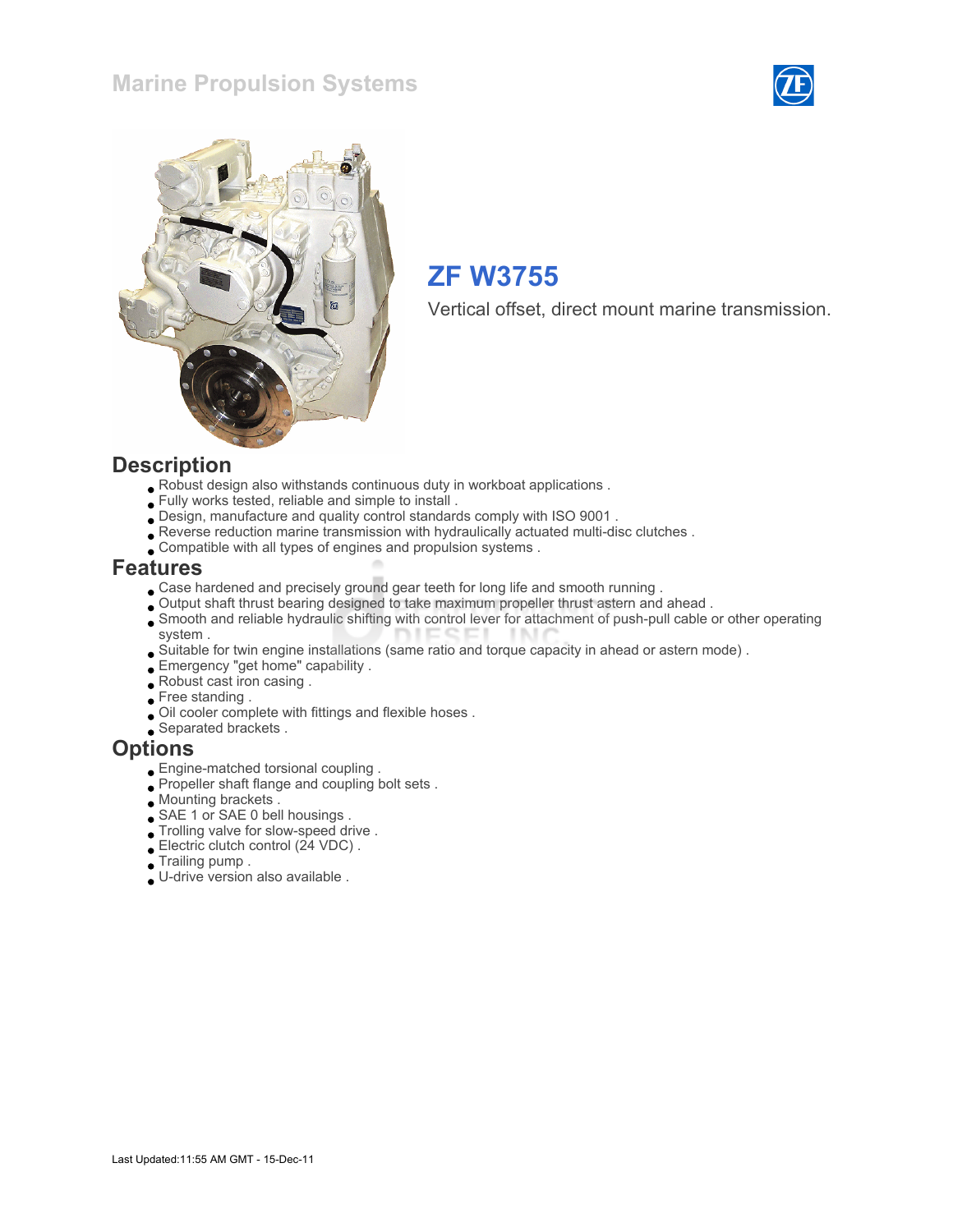## ZF W3755 Ratings

# Continuous Duty

| <b>RATIOS</b>        | MAX. TORQUE POWER/RPM |      |                                        |    | <b>INPUT POWER CAPACITY</b> |    |     |          |           | MAX. |                         |
|----------------------|-----------------------|------|----------------------------------------|----|-----------------------------|----|-----|----------|-----------|------|-------------------------|
|                      | Nm                    | ftlb | <b>kW</b>                              | hp | <b>kW</b>                   | hp | kW  | hp       | <b>kW</b> | hp   | <b>RPM</b>              |
|                      |                       |      |                                        |    | 1800 rpm<br>1600 rpm        |    |     | 2100 rpm |           |      |                         |
| $\Box$ 4.500, 5.042  | 5306                  | 3914 | 0.5556 0.7451 889   1192   1000   1341 |    |                             |    |     |          |           |      | 1167  1565   2100       |
| $\blacksquare$ 5.545 | 4900                  | 3614 | 0.5131 0.6881 821 1101                 |    |                             |    | 924 |          |           |      | 1239  1077  1445   2100 |
| $\Box$ 5.952         | 4620                  | 3408 | 0.4838 0.6487 774  1038   871          |    |                             |    |     |          |           |      | 1168  1016  1362   2100 |

\* Special Order Ratio.

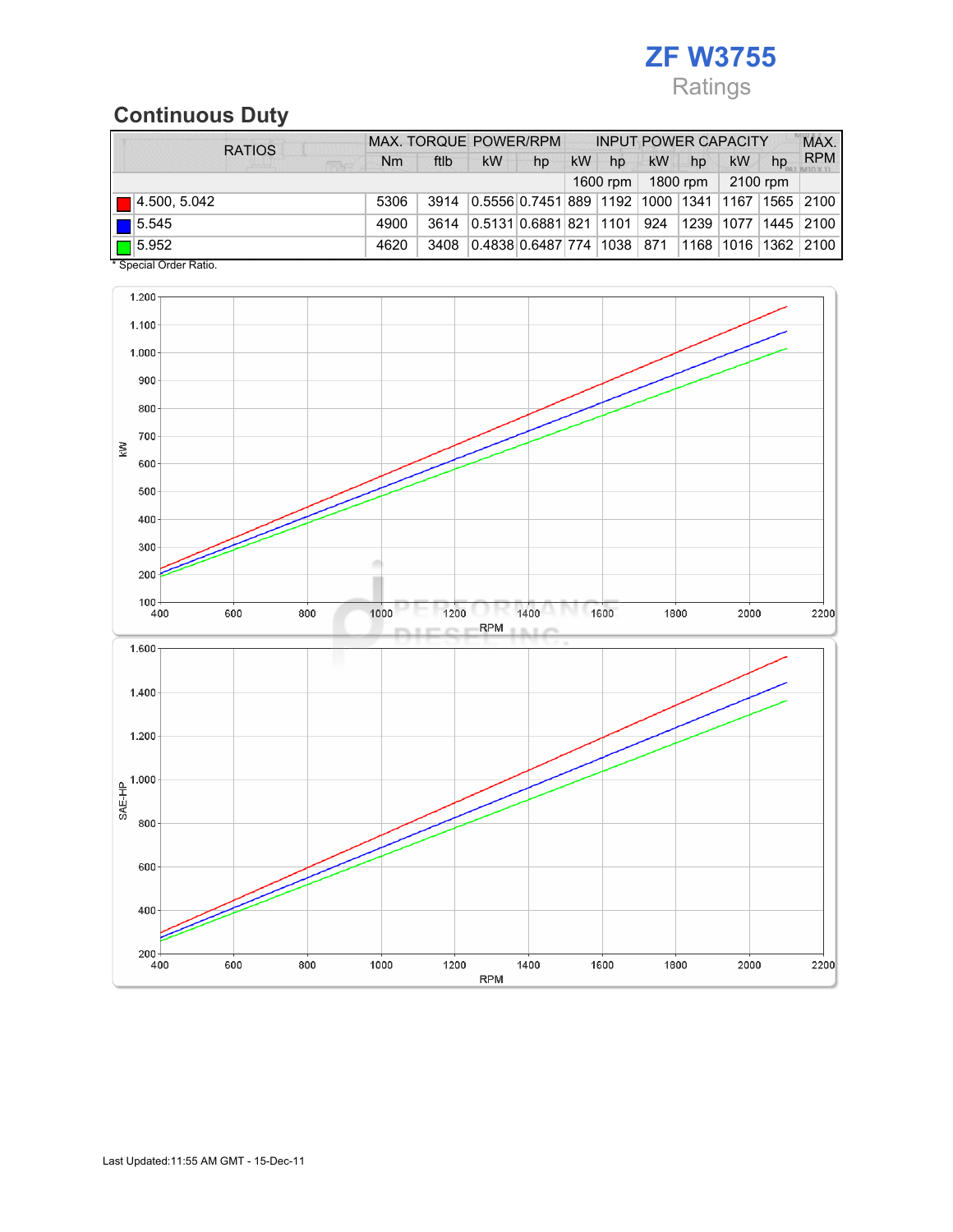



| <b>MILLA</b><br>mm (inches) |  |                                                                                                            |    |    |                            |  |                |    |           |  |  |
|-----------------------------|--|------------------------------------------------------------------------------------------------------------|----|----|----------------------------|--|----------------|----|-----------|--|--|
|                             |  | B <sub>2</sub>                                                                                             | H1 | H2 |                            |  | L <sub>2</sub> | L3 | Bell Hsg. |  |  |
|                             |  | 445 (17.5)  425 (16.7)  425 (16.7)  410 (16.1)  782 (30.8)  670 (26.4)  595 (23.4)  132 (5.20)  150 (5.90) |    |    |                            |  |                |    |           |  |  |
|                             |  | Weight kg (lb)                                                                                             |    |    | Oil Capacity Litre (US qt) |  |                |    |           |  |  |
|                             |  | 920 (2.024)                                                                                                |    |    |                            |  | 38.0(40.3)     |    |           |  |  |

## SAE Bell Housing Dimensions

|          |    |  | R  |  |                                                         |  | <b>Bolt Holes</b> |                 |  |  |
|----------|----|--|----|--|---------------------------------------------------------|--|-------------------|-----------------|--|--|
| SAE No.  |    |  |    |  |                                                         |  | <b>No</b>         | <b>Diameter</b> |  |  |
|          | mm |  | mm |  | mm                                                      |  |                   | mm              |  |  |
| $\Omega$ |    |  |    |  | 647.7 25.5 679.45 26.75 711.2 28.0 16 13.49 17/32       |  |                   |                 |  |  |
|          |    |  |    |  | 511.18 20.125 530.23 20.875 552.45 21.75 12 11.91 15/32 |  |                   |                 |  |  |

## Output Coupling Dimensions

|  |  |  |  |                   | <b>Bolt Holes</b>                       |     |              |      |  |
|--|--|--|--|-------------------|-----------------------------------------|-----|--------------|------|--|
|  |  |  |  |                   |                                         | No. | Diameter (E) |      |  |
|  |  |  |  | mm in mm in mm in | mm                                      |     | mm           |      |  |
|  |  |  |  |                   | 390 15.4 345 13.6 250 9.84 30.0 1.18 12 |     | 24.2         | 0.95 |  |



DЕ